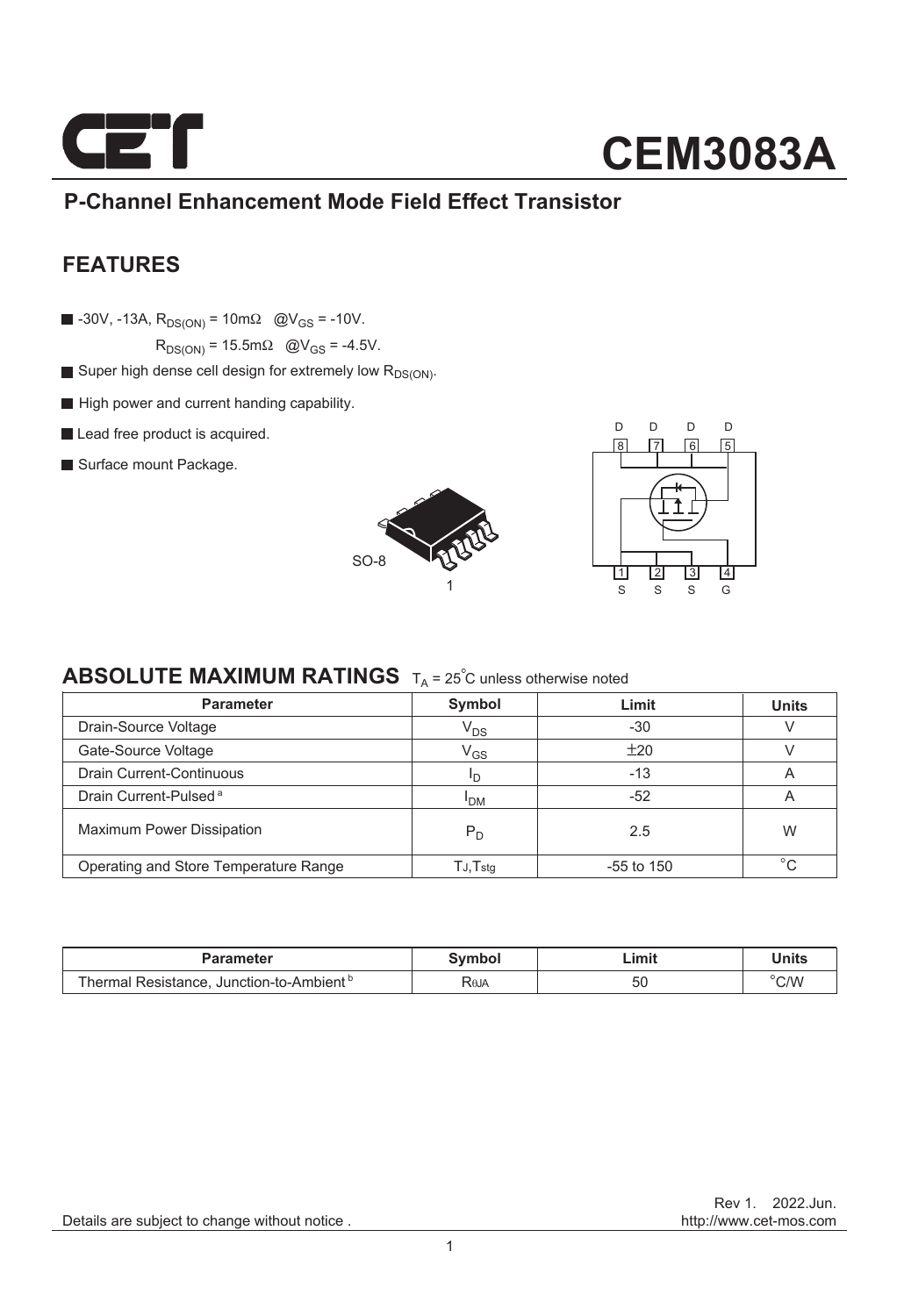

# **CEM3083A**

### **Electrical Characteristics**  $T_A = 25^\circ C$  unless otherwise noted

| <b>Parameter</b>                                              | Symbol                                 | <b>Test Condition</b>                                                   | Min   | <b>Typ</b>     | Max    | <b>Units</b> |  |  |  |
|---------------------------------------------------------------|----------------------------------------|-------------------------------------------------------------------------|-------|----------------|--------|--------------|--|--|--|
| <b>Off Characteristics</b>                                    |                                        |                                                                         |       |                |        |              |  |  |  |
| Drain-Source Breakdown Voltage                                | <b>BV<sub>DSS</sub></b>                | $V_{GS}$ = 0V, $I_D$ = -250µA                                           | $-30$ |                |        | $\vee$       |  |  |  |
| Zero Gate Voltage Drain Current                               | $I_{\text{DSS}}$                       | $V_{DS}$ = -30V, $V_{GS}$ = 0V                                          |       |                | $-1$   | μA           |  |  |  |
| Gate Body Leakage Current, Forward                            | <b>I</b> GSSF                          | $V_{GS}$ = 20V, $V_{DS}$ = 0V                                           |       |                | 100    | nA           |  |  |  |
| Gate Body Leakage Current, Reverse                            | <b>IGSSR</b>                           | $V_{GS}$ = -20V, $V_{DS}$ = 0V                                          |       |                | $-100$ | nA           |  |  |  |
| On Characteristics <sup>c</sup>                               |                                        |                                                                         |       |                |        |              |  |  |  |
| Gate Threshold Voltage                                        | $V_{GS(th)}$                           | $V_{GS} = V_{DS}$ , $I_D = -250 \mu A$                                  | $-1$  |                | $-3$   | V            |  |  |  |
| <b>Static Drain-Source</b>                                    |                                        | $V_{GS}$ = -10V, $I_D$ = -10A                                           |       | 8.5            | 10     | $m\Omega$    |  |  |  |
| On-Resistance                                                 | $R_{DS(on)}$                           | $V_{GS}$ = -4.5V, $I_D$ = -10A                                          |       | 12.3           | 15.5   | $m\Omega$    |  |  |  |
| Dynamic Characteristics <sup>d</sup>                          |                                        |                                                                         |       |                |        |              |  |  |  |
| Input Capacitance                                             | $C_{i \underline{s} \underline{s}}$    |                                                                         |       | 2020           |        | pF           |  |  |  |
| <b>Output Capacitance</b>                                     | $C_{\rm{oss}}$                         | $V_{DS}$ = -15V, $V_{GS}$ = 0V,<br>$f = 1MHz$                           |       | 390            |        | pF           |  |  |  |
| Reverse Transfer Capacitance                                  | C <sub>rss</sub>                       |                                                                         |       | 170            |        | pF           |  |  |  |
| Switching Characteristics <sup>d</sup>                        |                                        |                                                                         |       |                |        |              |  |  |  |
| Turn-On Delay Time                                            | $t_{d(0n)}$                            |                                                                         |       | 18             |        | ns           |  |  |  |
| Turn-On Rise Time                                             | $t_r$                                  | $V_{DD}$ = -15V, $I_D$ = -10A,<br>$V_{GS} = -10V$ , $R_{GEN} = 6\Omega$ |       | 8              |        | ns           |  |  |  |
| Turn-Off Delay Time                                           | $t_{d(\text{off})}$                    |                                                                         |       | 108            |        | ns           |  |  |  |
| <b>Turn-Off Fall Time</b>                                     | t                                      |                                                                         |       | 31             |        | ns           |  |  |  |
| <b>Total Gate Charge</b>                                      | $\mathsf{Q}_{\underline{\mathsf{g}}}$  |                                                                         |       | 24             |        | nC           |  |  |  |
| Gate-Source Charge                                            | $\mathsf{Q}_{\underline{\mathsf{gs}}}$ | $V_{DS}$ = -15V, $I_D$ = -10A,<br>$V_{GS}$ = -5V                        |       | $\overline{7}$ |        | nC           |  |  |  |
| Gate-Drain Charge                                             | $Q_{qd}$                               |                                                                         |       | 10             |        | nC           |  |  |  |
| <b>Drain-Source Diode Characteristics and Maximun Ratings</b> |                                        |                                                                         |       |                |        |              |  |  |  |
| Drain-Source Diode Forward Current <sup>b</sup>               | $I_{\rm S}$                            |                                                                         |       |                | $-1.3$ | A            |  |  |  |
| Drain-Source Diode Forward Voltage <sup>c</sup>               | $V_{SD}$                               | $V_{GS} = 0V$ , $I_S = -1.3A$                                           |       |                | $-1.1$ | V            |  |  |  |

**Notes :**<br>a.Repetitive Rating : Pulse width limited by maximum junction temperature.<br>b.Surface Mounted on FR4 Board, t ≤ 10 sec.<br>c.Pulse Test : Pluse Width ≤ 300µs, Duty Cyde ≤ 2%.<br>d.Guaranteed by design, not subject to p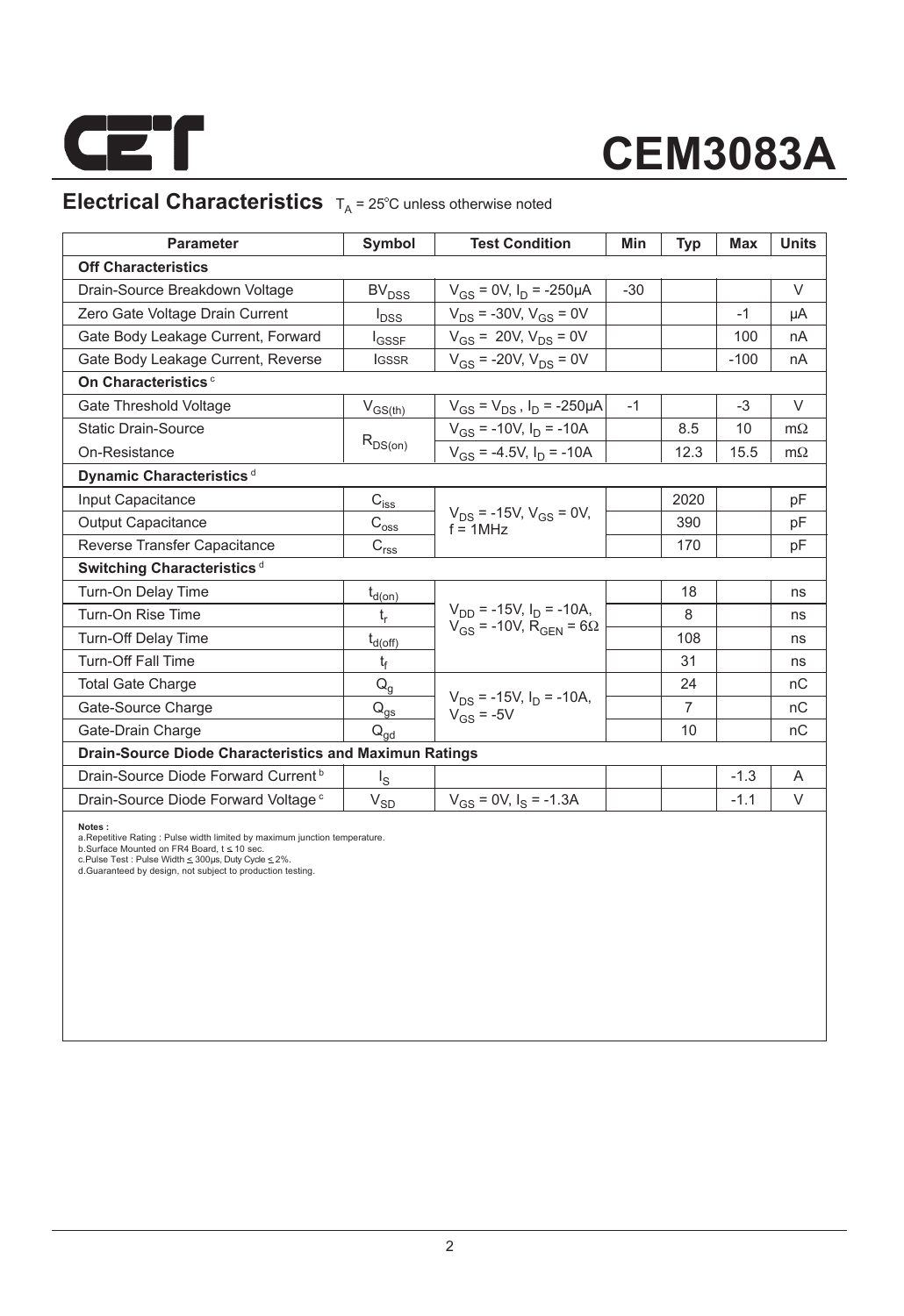



-VDS, Drain-to-Source Voltage (V)

#### **Figure 1. Output Characteristics**



**Figure 3. Capacitance**



**Figure 5. Gate Threshold Variation with Temperature**

### **CEM3083A**



**Figure 2. Transfer Characteristics**



**Figure 4. On-Resistance Variation with Temperature**



**Figure 6. Body Diode Forward Voltage Variation with Source Current**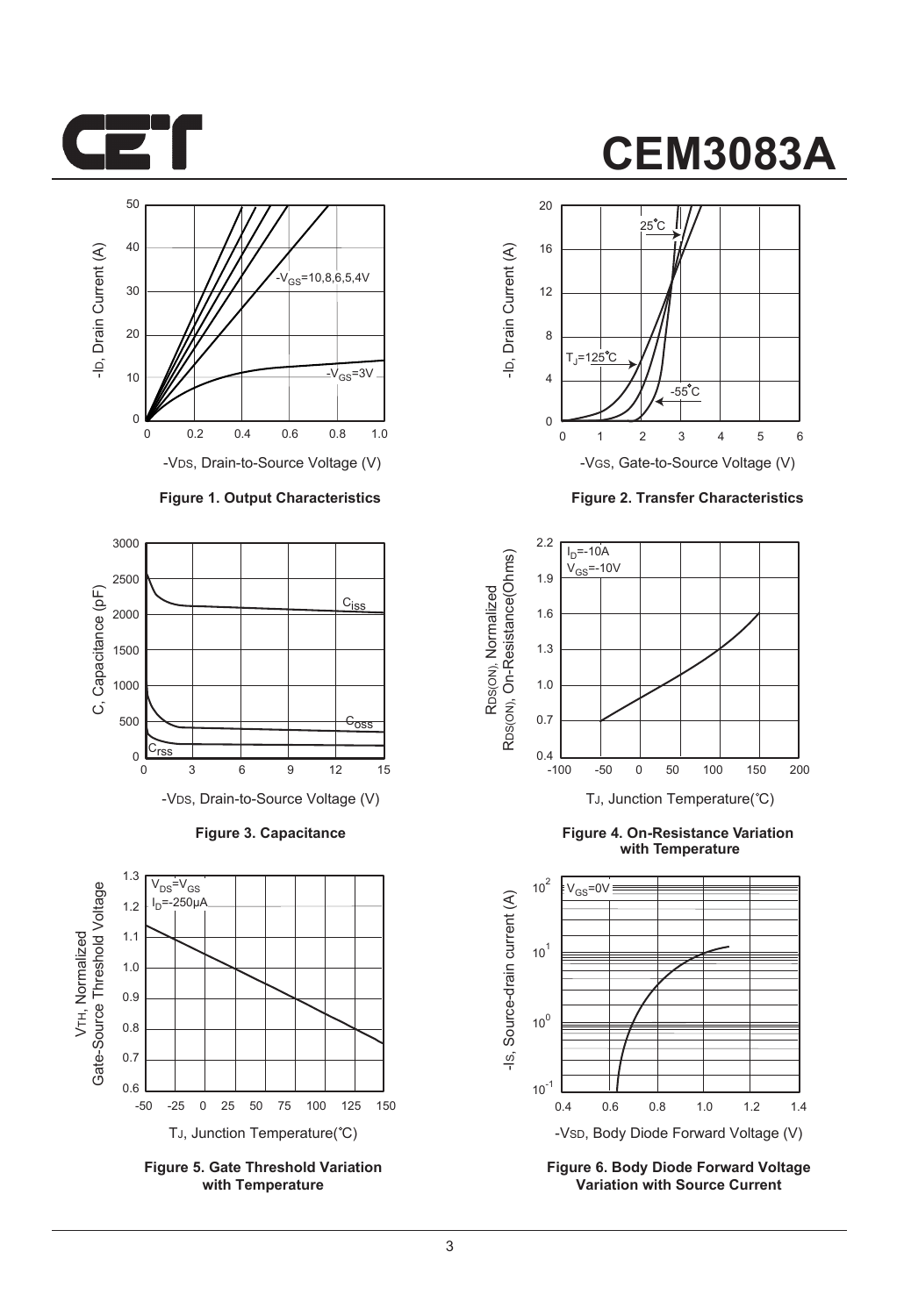



**Figure 7. Gate Charge**



**Figure 9. Breakdown Voltage Variation VS Temperature**







**Figure 8. Maximum Safe Operating Area**



**Figure 10. Switching Test Circuit Figure 11. Switching Waveforms**